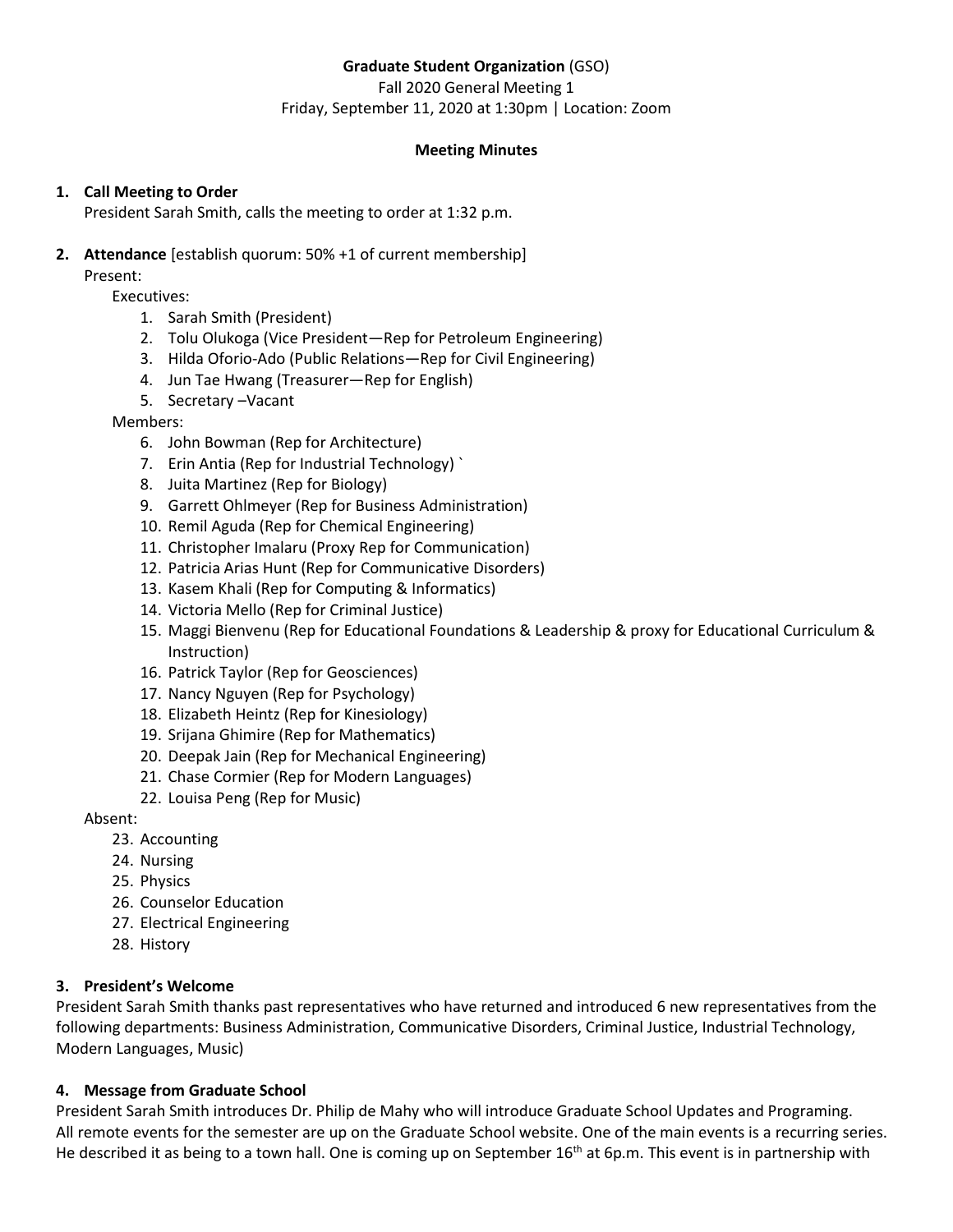the Office of Diversity and Inclusion. At this event the Graduate school wants to promote conversation regarding diversity and inclusion and hear from graduate students. He would like representatives to encourage their department students to participate in this event. The purpose of these events is to give graduate students a venue to be heard.

Thesis and dissertation workshop are this upcoming week on Tuesday, September 15, at noon via Zoom. In addition, there will be workshops regarding networking remotely and long-term job process after graduate school and how that wil be impacted due to COVID-19. Dr. de Mahy thanked President Sarah Smith for participating on their video study series. They use these videos to highlight graduate students and the research that they are working on. If you would like to participate please reach out to Dr. Phillip de Mahy through email, because they would like to continue showcasing graduate students, spaces, and the context in which we work. All you need to do is bring your research that you would like to showcase.

Dr. DeMahy emphasized that the Graduate School is working primarily remote/online and he can be reached through Teams with any question regarding Graduate School. His email is[: phillip.de-mahy@louisiana.edu.](mailto:phillip.de-mahy@louisiana.edu) Graduate school website for events: https://gradschool.louisiana.edu/current-students.

#### **5. President's Report**: Sarah Smith

a. **Department Representative Duties (attendance at meetings, shepherd funding applications, liaison between department and GSO, attentive to advocacy concerns)–**Representatives are the liaison for students within our department regarding funding. They are working on the website having the entire funding process. President Sarah recommended having a Facebook page for your department to communicate news to students regarding GSO updates.

As a representative if you know there is something going on within your department that might be affecting students reach out to GSO.

# **b. Committee Participation (Advocacy, Funding, Communication) – email GSO if interested**

Bylaws require representatives to participate in a committee. However, President Sarah stated that at this time participation is voluntary. The three committees are: advocacy, funding, or communication.

#### c. **New GSO initiatives/programming during semesters of light travel**

The largest expense for GSO is typically travelling, but since there is no travel due to COVID, President Sarah encouraged representatives to think about, what are some other areas in which GSO can invest to support graduate students?

#### **d. Encouragement to all graduate students to pursue presentation and attendance at virtual conferences**

President Sarah Smith recommended to look into virtual conferences because it is a great opportunity to build your resume and participate in networking experiences.

Rep Erin Usen Antia inquired about the use of Marco Polo to reach out to people on demand and recommended potentially using it for representatives and executive board to communicate any questions. Rep Maggi Bienvenu stated that perhaps it could be integrated to the UL Lafayette Moodle app in order to maximize communication.

Sarah Smith recommended to use the tools we have at hand to reach out to students within our department; however, it would be beneficial to look into the use of Marco Polo as suggested by Rep Erin.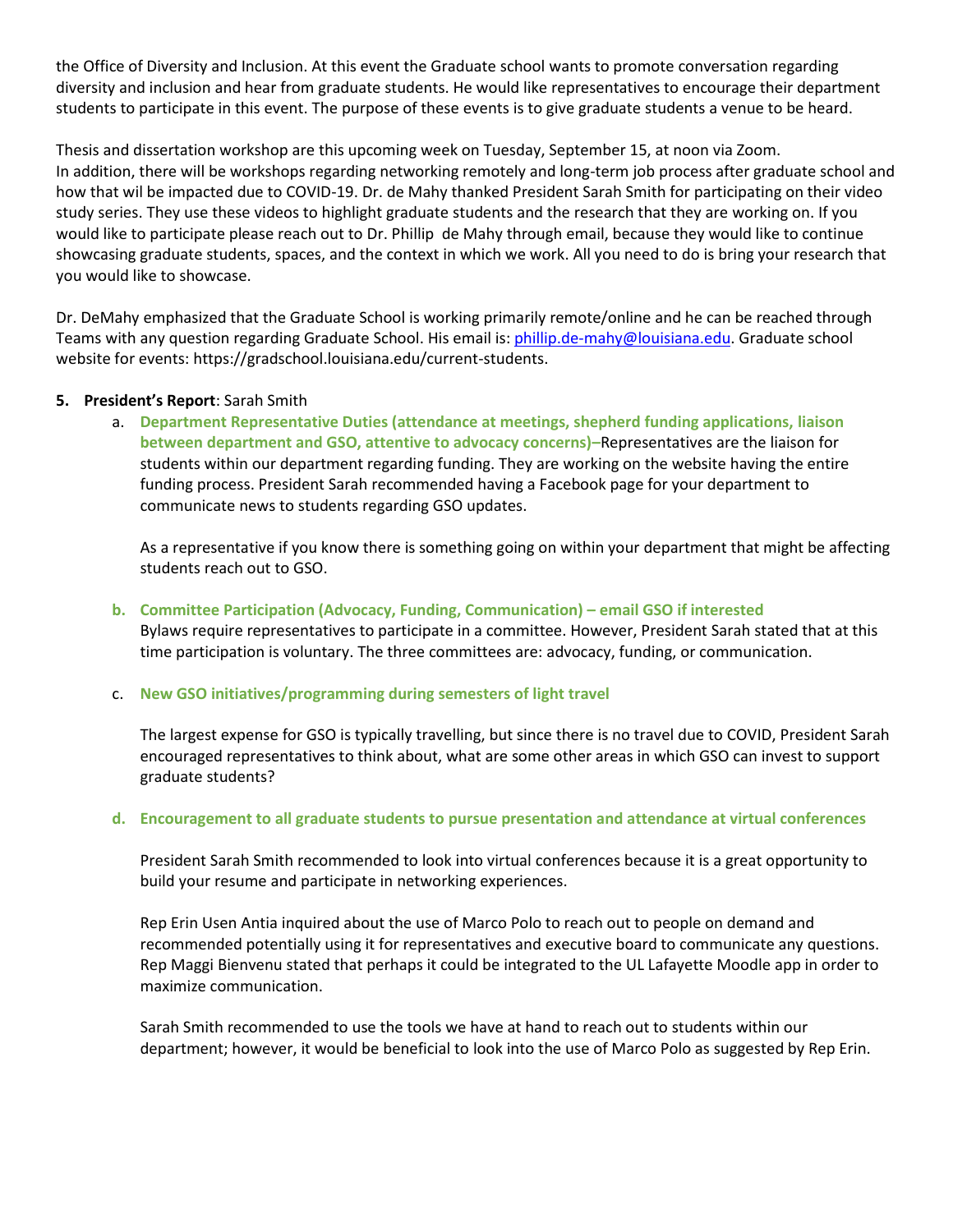### **6. Vice President's Report**: Tolu Olukoga

VP thanked Sarah Smith for taking over the position of president and reminded representatives to introduce themselves to the students within the department in order to ensure that we are advocating for the students in our department.

#### **7. Treasurer's Report**: JT Hwang

### **a. Notes on applications / check requests from Spring 2020 and Summer 2020**

GSO is receiving less applications than usual. If the Graduate School hasn't contacted yet applicants from the Summer and Spring that will happen soon and once that is completed GSO will be up to date with applications.

Maggi Bienvenu inquired about different places that GSO would fund for funding and how geographical location would affect the funding for non-travel events. Sarah has discussed with advisor the threshold for tiers regarding geographical locations. So far, the tiers are working for remote events.

Victoria (Rep for Criminal Justice) inquired about her participation in a conference in the Spring that it is still being held in person as of right now. If students were to apply for conferences that are listed as in person were to change to remote, how would GSO remediate that situation? Treasurer Jung Tae requested that if that was the case, GSO would have to be informed about the change from in person to remote, because the reimbursement process would potentially be different.

**b. Current budget for Fall 2020: \$18,000 (+ rollover money from summer, exact balance info pending)**

### **c. Reminder of funding categories:**

- **i. 70% of budget: Travel**
	- **1. "Travel" With Academic Duties (up to \$500): considered at first meeting**
	- **2. "Travel" Without Academic Duties (up to \$100): considered at second meeting**
- **ii. 30% of budget: Research**
	- **1. Research Supplies (up to \$160): considered at first meeting**
	- **2. Thesis/Dissertation Printing (up to \$100): considered at second meeting**

Treasurer Hwang (JT) reminded representatives that the applications that are received are vote on within the first meeting. GSO will vote on all the applications that are received.

#### **8. Secretary's Report**: [vacant]

#### **9. Public Relations' Report**: Hilda Oforio-Addo

- **a. Website update[s https://gso.louisiana.edu/](https://gso.louisiana.edu/)**
	- **i. Funding pages now include new checklist and fillable PDF funding application: <https://gso.louisiana.edu/funding> (easier web form coming soon!?)**
	- **ii. Representatives page now includes new representatives' information: <https://gso.louisiana.edu/representatives/representatives-department> -- email GSO with photo**

The website has been updated with representative pictures, if you have a picture please email GSO with your picture. President Sarah Smith stated that GSO is very close on having the entire application process available through the website rather than having to fill out different forms.

- **b. Facebook:<https://www.facebook.com/ULLafayetteGSO>**
	- **i. Follow us on Facebook, share our information with your students**
	- **ii. Email GSO if you want an event/milestone shared on the Facebook page**

If you are not following the GSO Facebook page, Hilda kindly asked to follow the page so you can be up to date with new events and information.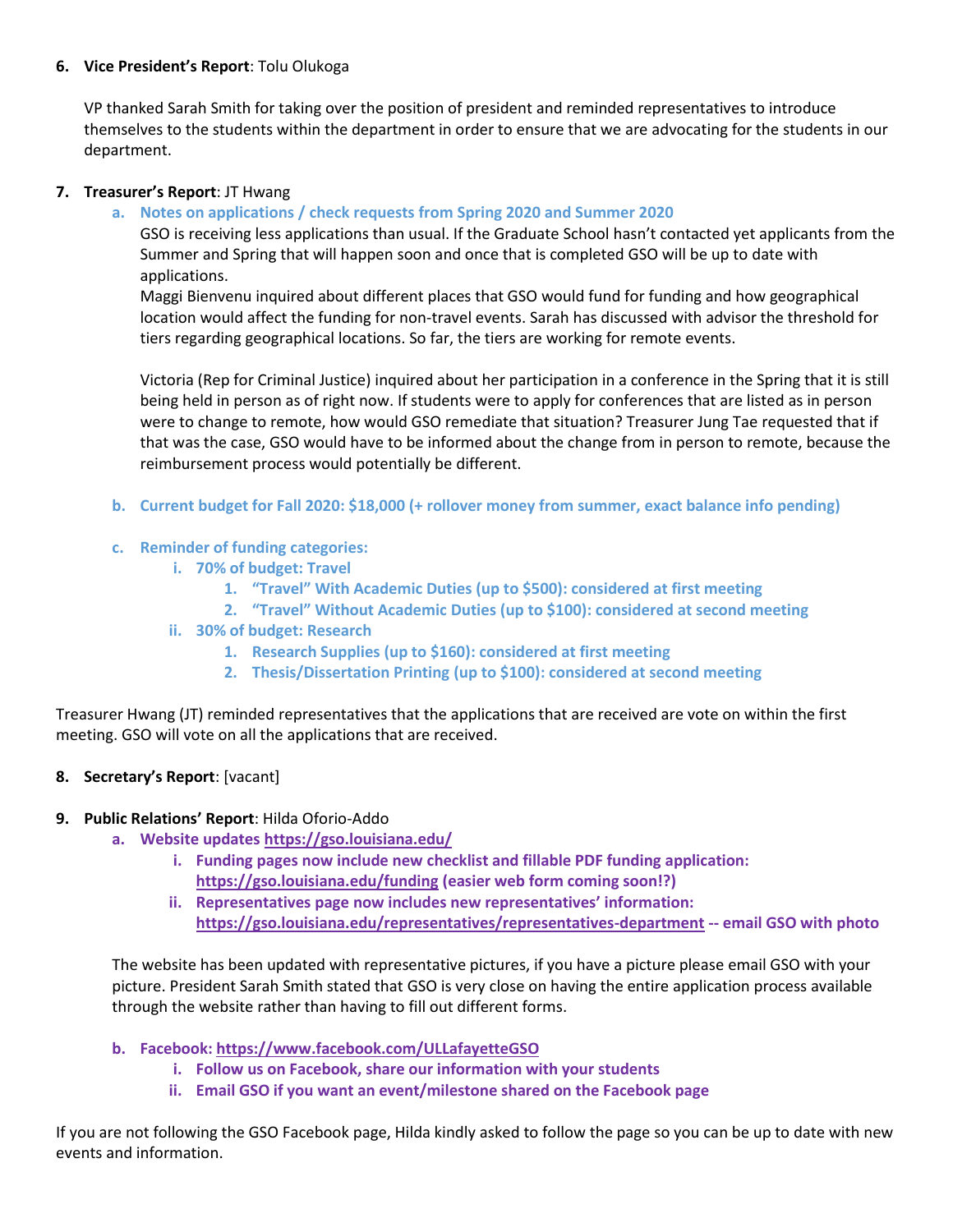#### **10. Old Business**

President Sarah stated that there was no old business to discuss.

#### **11. New Business**

- **a. Funding Applications for General Meeting 1**
	- **i. "Travel" With Academic Duties Appropriations: 4 applications received [see budget spreadsheet]**
	- **ii. Research Supplies Appropriations: 5 applications received [see budget spreadsheet]**

President Sarah motion to vote on Travel with academic duties to approve all 4 applications. The motion was passed. President Sarah motion to vote on Research Supplies Appropriations to approve all 5 applications. The motion was passed.

- **b. Nomination for Secretary**
	- **i. Role of Secretary, from Bylaws: "Shall take and record the minutes of the General Council meetings, maintain the file of approved minutes, and aid the other executive officers in their duties."**
	- **ii. Secretary requirement, from Bylaws: One semester of previous GSO Department Representative experience (excluding summer) -or- bypass requirement with 2/3 majority vote.**
	- **iii. Nominations from the floor**

President Sarah motion to election of Secretary. Asks for nominees for Secretary.

Nominations include Elizabeth Heintz from Kinesiology and Patricia Hunt from Communicative Disorders nominate themselves as Secretary of GSO.

President Sarah motions to vote for GSO representatives to accept nomination from representative Patricia Hunt as she does not have a semester of experience in GSO. The motion was passed.

Elizabeth and Patricia introduce themselves and why they want to be secretary of GSO. Sarah proposes to have elections either be closed through a poll/form due on Saturday by noon or to be during meeting. Rep Maggi proposes the motion to have closed elections due on Tuesday evening. The motion is passed by President Sarah to have closed elections and votes to be due by Tuesday, September 14<sup>th</sup> at noon.

VP stated that if you are not elected there is plenty of opportunities to be involved in helping the GSO board. Fellow executive member, Hilda, supports this statement.

# **12. Other Advocacy/Concerns/Questions**

President Sarah Smith presented the following reminders regarding support and resources for graduate students.

- a. Reminders about Campus Services:
	- i. Graduate School [\(website,](https://gradschool.louisiana.edu/) [Facebook,](https://www.facebook.com/ULLafayetteGraduateSchool) [Instagram\)](https://www.instagram.com/ulgradschool/?hl=en)
	- ii. Campus Cupboard [\(website,](https://studentaffairs.louisiana.edu/services/campus-cupboard) [Facebook,](https://www.facebook.com/Campus-Cupboard-UL-Lafayette-731338723918659) [Instagram\)](https://www.instagram.com/ul_campuscupboard/)
	- iii. Counseling & Testing Center: telehealth counseling [\(website,](https://counselingandtesting.louisiana.edu/covid19-response) [Facebook\)](https://www.facebook.com/ULLCCPD/) The \$25 enrollment fee is waived for students. Please remember to keep tabs on each other, since graduate students might be experiencing isolation caused by COVID and not being on campus as much or sharing spaces with fellow students.
	- iv. Student Health Services [\(website\)](https://studenthealth.louisiana.edu/) and free COVID testing sites in the community [\(LA Dept of Health\)](https://ldh.la.gov/index.cfm/page/3934#:~:text=The%20Louisiana%20Department%20of%20Health,providers%2C%20clinics%20and%20in%20hospitals.)
	- v. Reserve a conference space on campus for your virtual presentation: Ernest J. Gaines Center [\(website\)](https://ernestgaines.louisiana.edu/center/contact-us/conference-room-reservation?fbclid=IwAR3TyzcJ5ZbI1wgA509CKqMRHSS1xfTjftjqnNJpvgBGM95oO9REg9fP0xo)
- b. Take the [GSO Advocacy Survey.](https://forms.gle/sc4qsd4Xt3EybXfF6) The results of the survey will inform the areas GSO prioritizes this year.